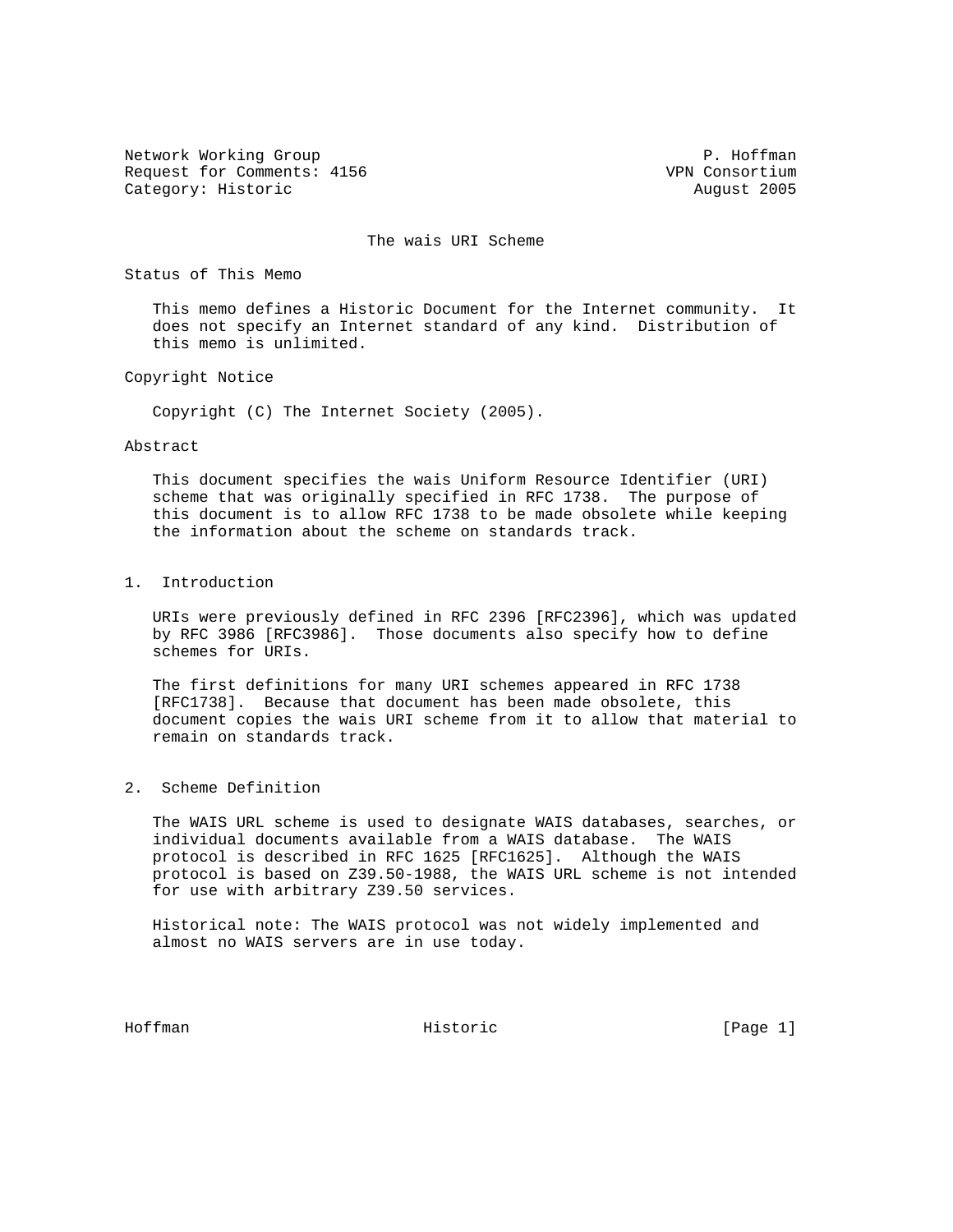A WAIS URL takes one of the following forms:

wais://<host>:<port>/<database> wais://<host>:<port>/<database>?<search> wais://<host>:<port>/<database>/<wtype>/<wpath>

 If :<port> is omitted, the port defaults to 210. The first form designates a WAIS database that is available for searching. The second form designates a particular search. <database> is the name of the WAIS database being queried.

 The third form designates a particular document, within a WAIS database, to be retrieved. In this form <wtype> is the WAIS designation of the type of the object. Many WAIS implementations require that a client know the "type" of an object prior to retrieval; the type is returned along with the internal object identifier in the search response. The <wtype> is included in the URL in order to give the client interpreting the URL adequate information to actually retrieve the document.

 The <wpath> of a WAIS URL consists of the WAIS document-id. The WAIS document-id should be treated opaquely; it may only be decomposed by the server that issued it.

3. Security Considerations

 Many security considerations for URI schemes are discussed in [RFC3986]. There are no security considerations listed in [RFC1625], but it should be noted that there is no privacy nor authentication specified in the WAIS protocol.

- 4. Informative References
	- [RFC1738] Berners-Lee, T., Masinter, L., and M. McCahill, "Uniform Resource Locators (URL)", RFC 1738, December 1994.
	- [RFC2396] Berners-Lee, T., Fielding, R., and L. Masinter, "Uniform Resource Identifiers (URI): Generic Syntax", RFC 2396, August 1998.
	- [RFC3986] Berners-Lee, T., Fielding, R., and L. Masinter, "Uniform Resource Identifier (URI): Generic Syntax", STD 66, RFC 3986, January 2005.
	- [RFC1625] St. Pierre, M., Fullton, J., Gamiel, K., Goldman, J., Kahle, B., Kunze, J., Morris, H., and F. Schiettecatte, "WAIS over Z39.50-1988", RFC 1625, June 1994.

Hoffman Historic [Page 2]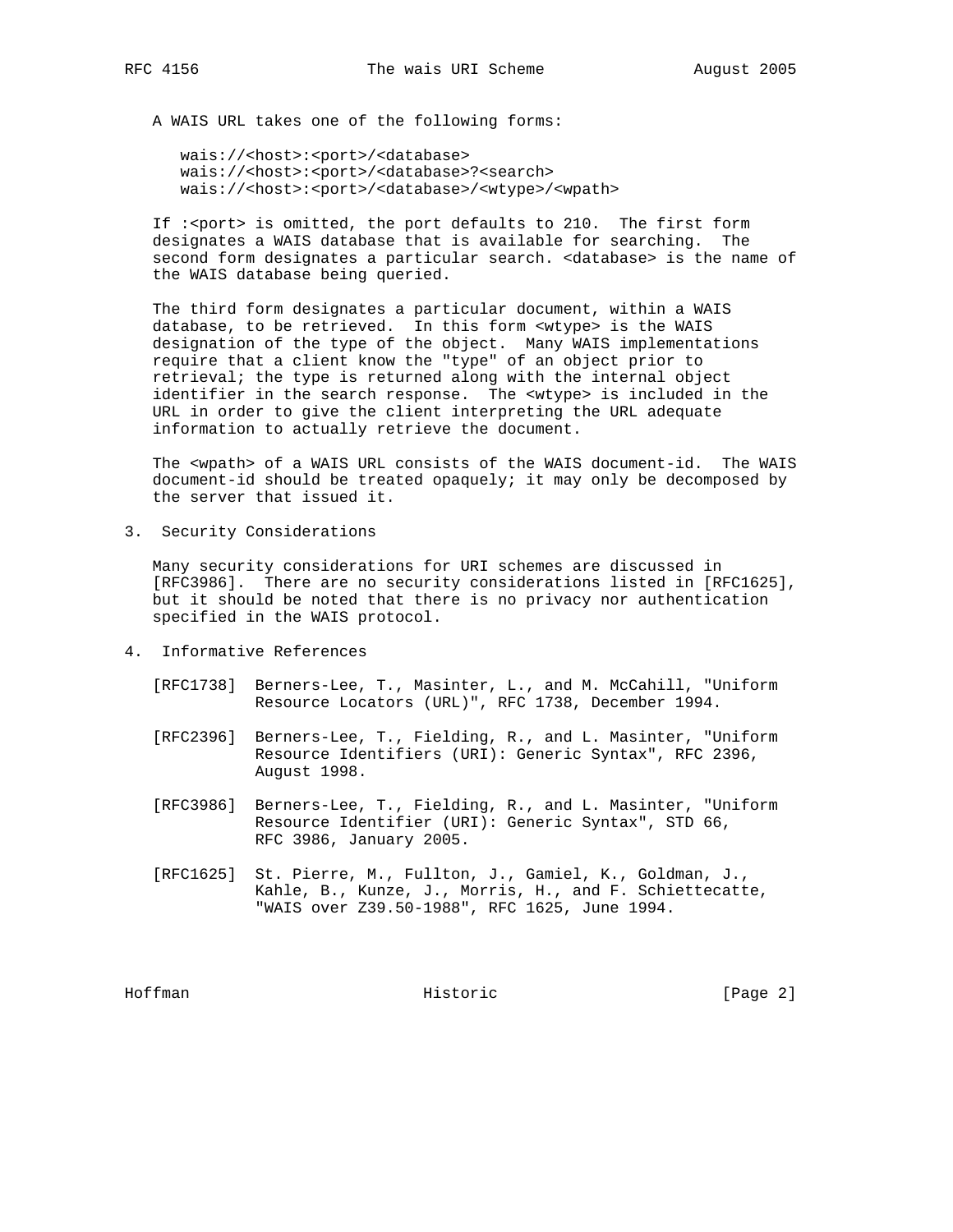Author's Address

 Paul Hoffman VPN Consortium 127 Segre Place Santa Cruz, CA 95060 US

EMail: paul.hoffman@vpnc.org

Hoffman **Historic** Historic [Page 3]